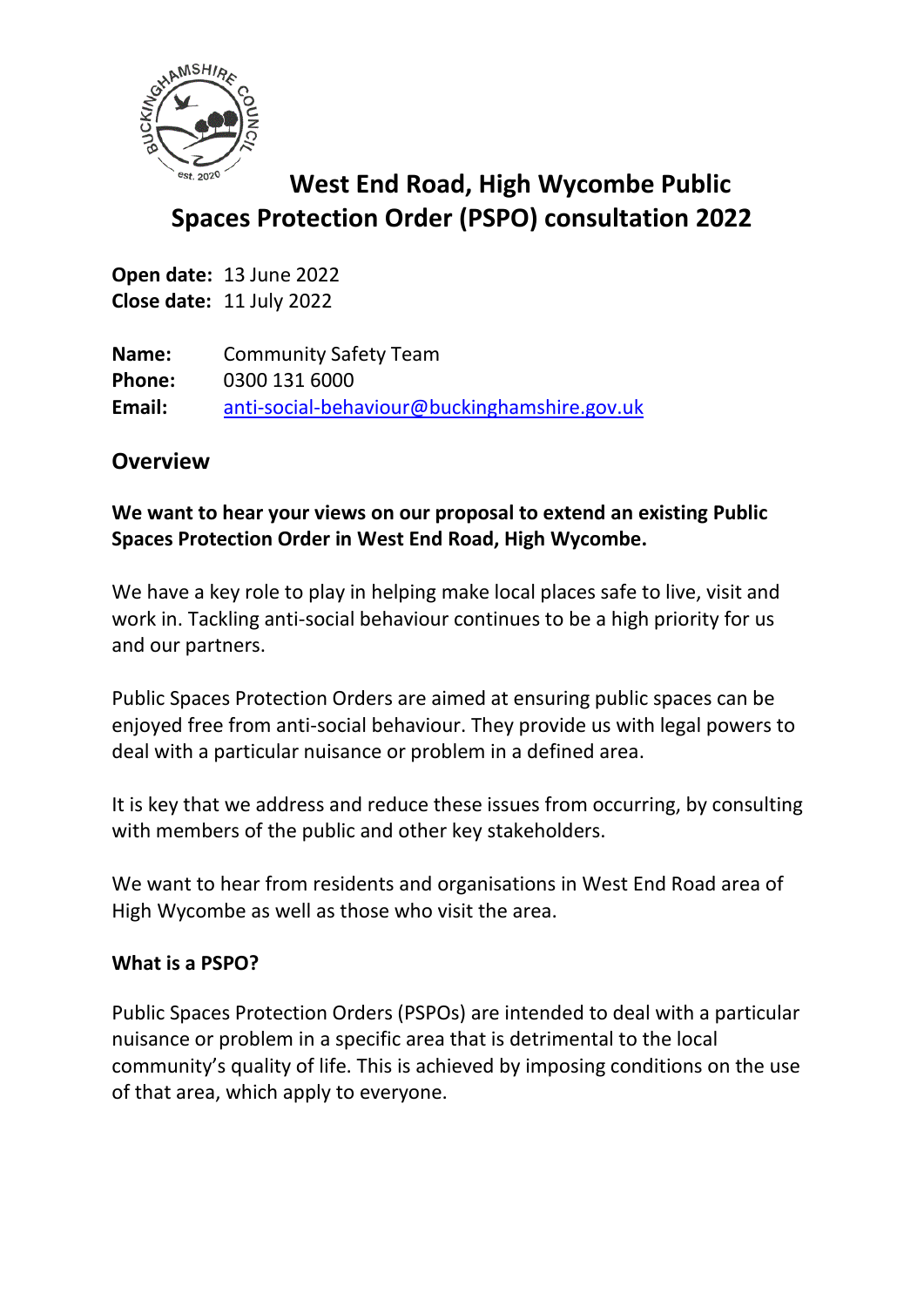Councils can use PSPOs to prohibit specified activities, and / or require certain things to be done by people engaged in particular activities, within a defined public area.

A single PSPO can be used to target a range of different anti-social behaviour issues. A PSPO can last for up to three years, after which it must be reviewed.

## **What can PSPOs be used for?**

PSPOs can be used to restrict a broad range of activities.

Under section 59 of the Anti-Social Behaviour, Crime and Policing Act 2014, local authorities must be satisfied on reasonable grounds that the activity subject to an Order:

- has a detrimental effect on the quality of life of those in the locality (or it is likely that activities will take place and have such an effect)
- is (or is likely to be) persistent or continuing in nature
- is (or is likely to be) unreasonable
- justifies the restrictions being imposed.

## **How are PSPOs enforced?**

Authorised officers from Buckinghamshire Council and the Police will be able to enforce the restrictions and requirements of a PSPO. This can include issuing Fixed Penalty Notices.

The Fixed Penalty Notice for a breach of a PSPO is £60 if paid within 10 days, and £100 if paid within 14 days.

## **West End Road, High Wycombe Public Spaces Protection Order (PSPO)**

The West End Road PSPO was introduced on 18 October 2017 to address criminal activity and anti-social behaviour around the footpath running between West End Street and Desborough Avenue.

The location of the footpath and area of the PSPO is shown in the Map of West End Road PSPO document.

The PSPO addresses the following types of criminal activity and anti-social behaviour:

• damage to fences and walls (to adjoining / nearby buildings),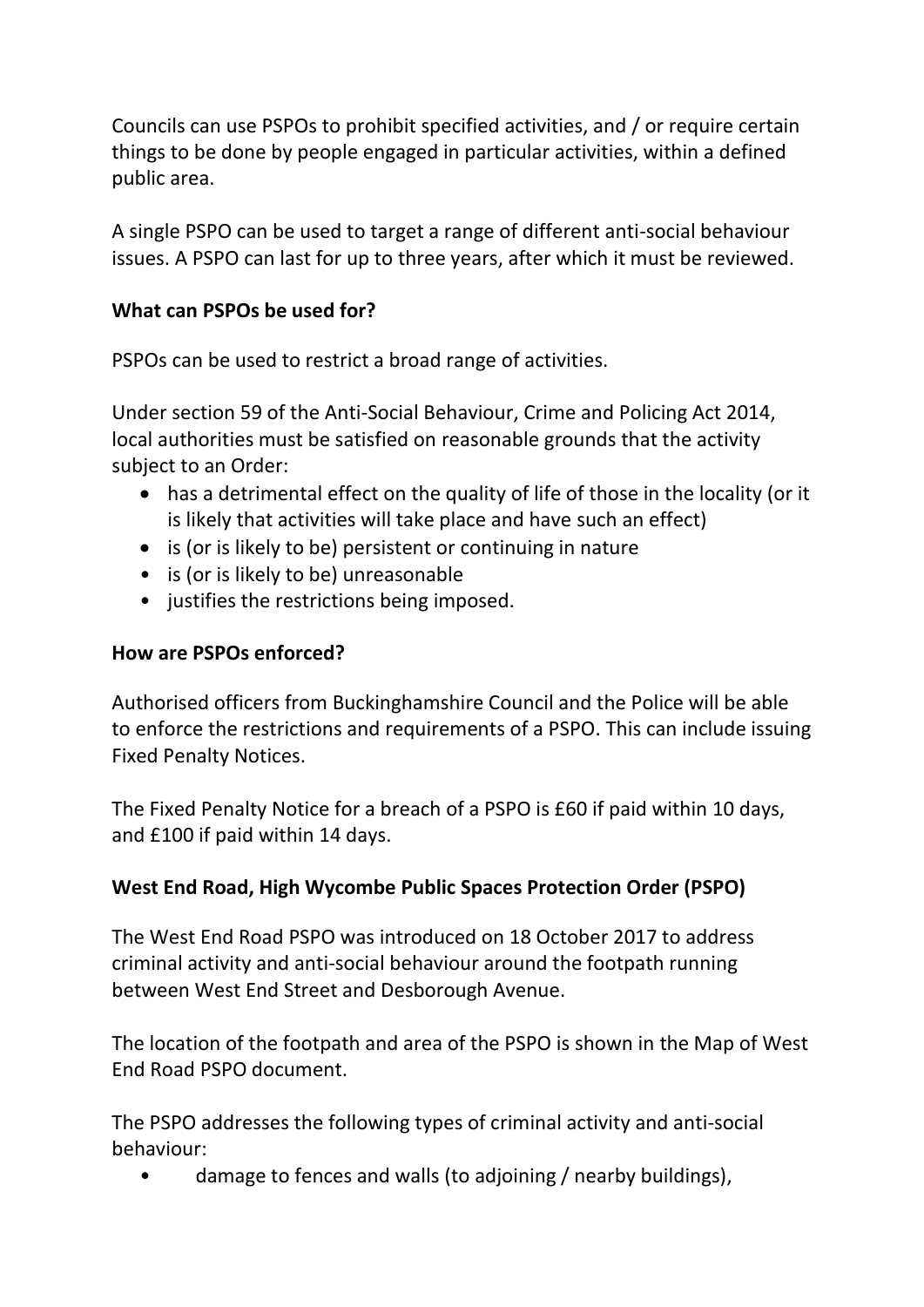- littering,
- people loitering drinking alcohol, and
- noise and nuisance from people passing through the area via the footpath.

The PSPO restricts access to the public right of way (known as footpath HWU/80/1). The order authorised the installation of gates which enforce the restriction. It is an offence for a person, without reasonable excuse, to engage in activity that is prohibited by this Order.

There are exceptions to the restrictions. These are outlined in Schedule 2 of the PSPO document. For full details and conditions of the Order, please see the West End Road PSPO document.

The PSPO was extended for a further two years from 16 October 2020.

#### **What we are proposing / consulting on**

## **We are proposing to extend the West End Road Public Spaces Protection Order for a further three years.**

An extension is being proposed to prevent:

- Occurrence or re-occurrence of the criminal activity and / or anti-social behaviour identified in the Order, or
- An increase in the frequency or seriousness of the criminal activity and / or anti-social behaviour identified in the Order

If not extended, the West End Road PSPO will expire on 15 October 2022.

**We want to hear your views on how the PSPO is addressing criminal activity and / or anti-social behaviour in the area and whether you think the PSPO should be extended.**

#### **Related documents**

Before you respond to this consultation, please have a look at the following documents. These documents are available on the West End Road, High Wycombe Public Spaces Protection Order (PSPO) consultation 2022 page at [https://yourvoicebucks.citizenspace.com](https://yourvoicebucks.citizenspace.com/)

- West End Road PSPO document
- Map of West End Road PSPO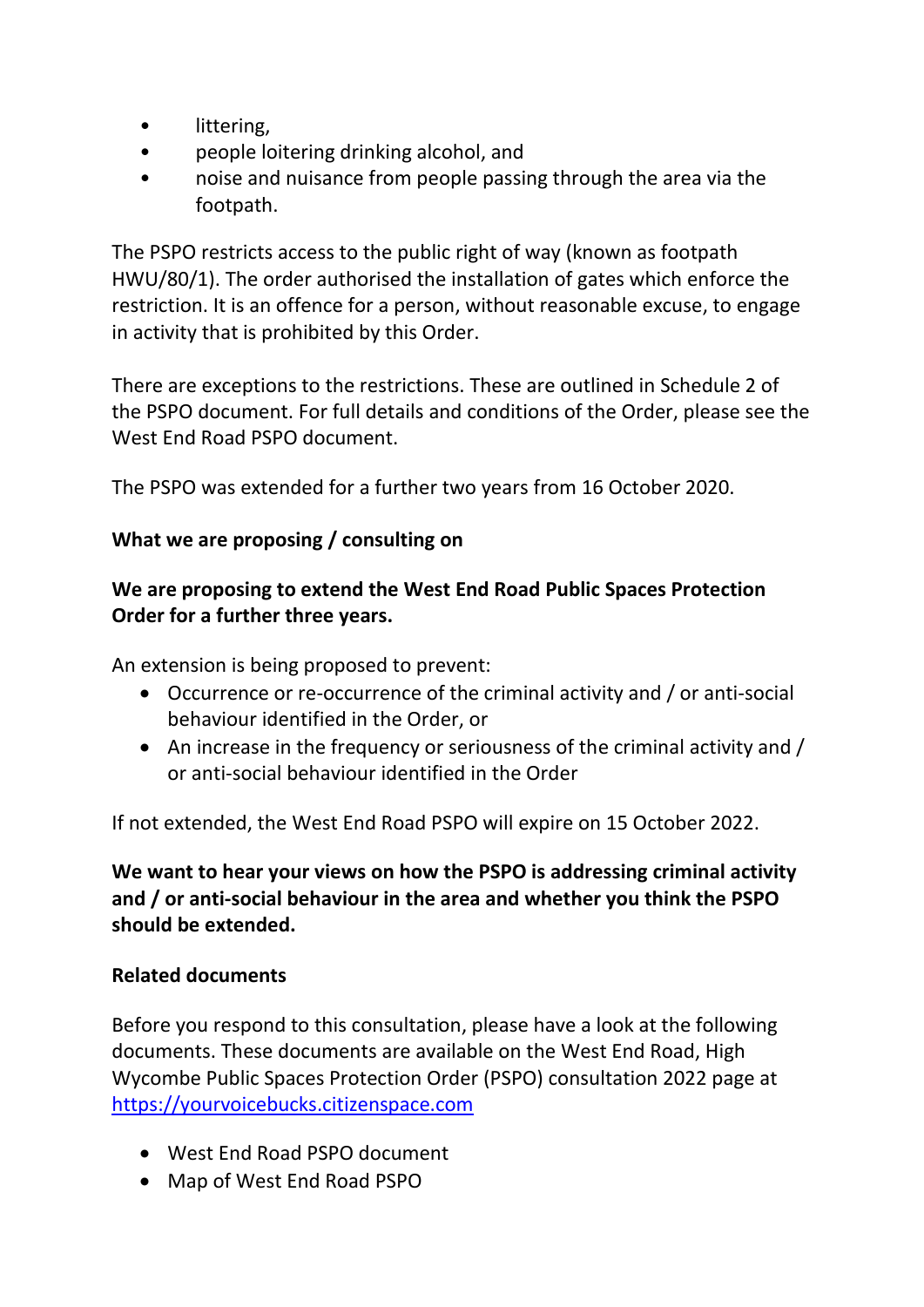#### **How to have your say**

You can tell us your views in one of the following ways:

- Complete the online survey using the link at the end of the page
- Complete, and return, the printed version of the survey (PDF SIZE)
- Email us at [anti-social-behaviour@buckinghamshire.gov.uk](mailto:anti-social-behaviour@buckinghamshire.gov.uk)
- Write to us at West End Road PSPO consultation 2022, Community Safety Team, Buckinghamshire Council, Walton Street Offices, Walton Street, Aylesbury, HP20 1UA

If you have any questions about this activity, please email us [anti-social](mailto:anti-social-behaviour@buckinghamshire.gov.uk)[behaviour@buckinghamshire.gov.uk](mailto:anti-social-behaviour@buckinghamshire.gov.uk) or phone us on 0300 131 6000.

## **Please tell us your views by midnight on Monday 11 July 2022.**

#### **What happens next**

We will review and consider the consultation responses.

The decision whether to extend the West End Road Public Spaces Protection Order will be made before the end of October 2022.

#### **Privacy**

We will use the information you provide here only for this activity. We will store the information securely in line with data protection laws and will not share or publish any personal details. For more information about data and privacy, please see our [Privacy Policy.](https://www.buckinghamshire.gov.uk/your-council/privacy/privacy-policy/)

If you have questions about data and privacy, please email us on [dataprotection@buckinghamshire.gov.uk.](mailto:dataprotection@buckinghamshire.gov.uk) Or write to our Data Protection Officer at Buckinghamshire Council, The Gateway, Gatehouse Road, Aylesbury, HP19 8FF.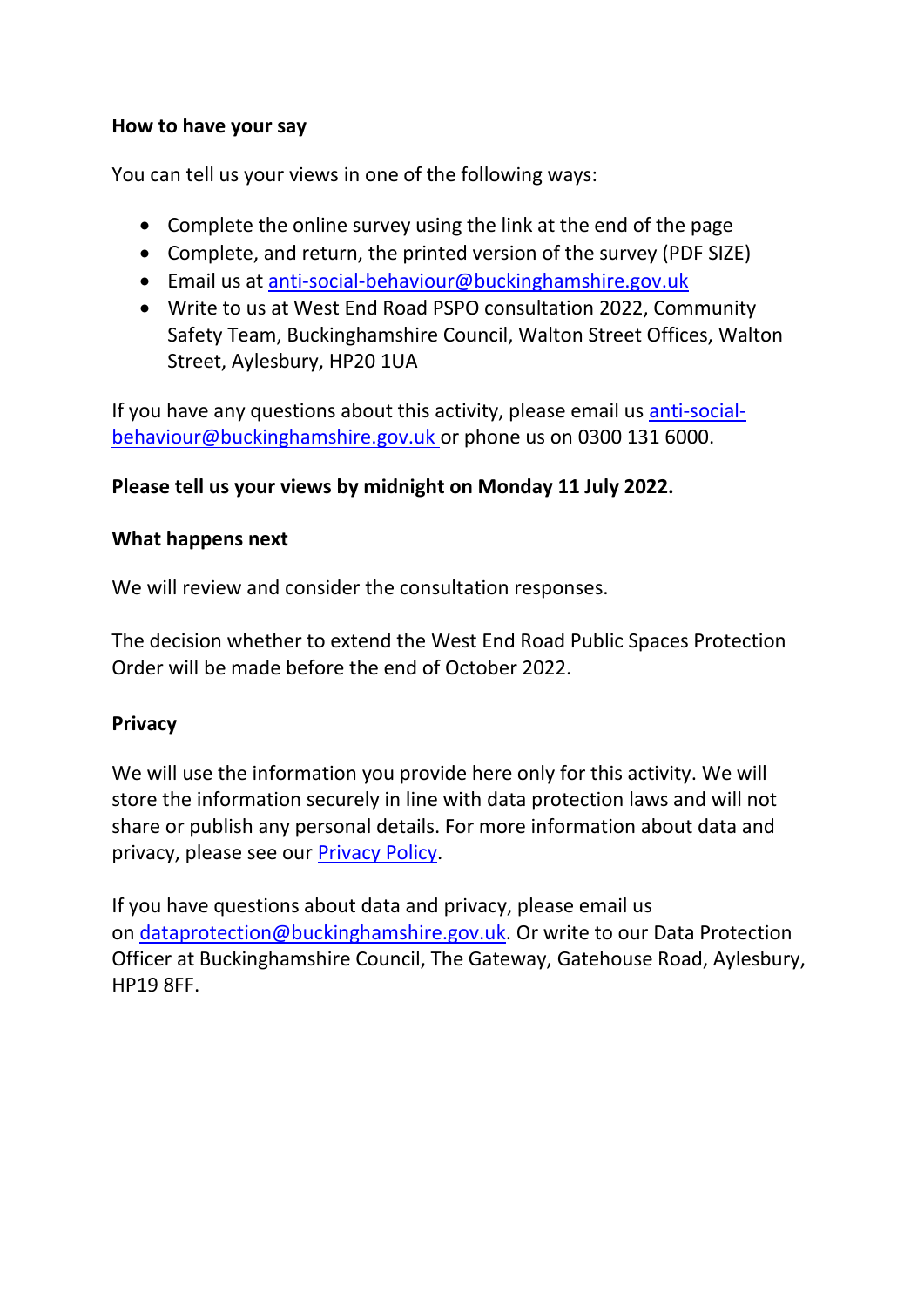## **West End Road Public Spaces Protection Order**

The PSPO addresses the following types of criminal activity and anti-social behaviour:

- damage to fences and walls (to adjoining / nearby buildings),
- littering,
- people loitering drinking alcohol, and
- noise and nuisance from people passing through the area via the footpath.

For full details and conditions of the Order, please see the West End Road PSPO document.

We are proposing to extend this PSPO for a further three years to prevent:

- Occurrence or re-occurrence of the criminal activity and / or anti-social behaviour identified in the Order, or
- An increase in the frequency or seriousness of the criminal activity and / or anti-social behaviour identified in the Order
- **1. Do you think there is a problem with the criminal activity and anti-social behaviours outlined above within the area of the Public Spaces Protection Order?**

Please tick  $(√)$  one option

- $\Box$  Yes
- $\Box$  No
- $\Box$  I don't know
- **2. Do you think that the criminal activity and anti-social behaviours outlined above have reduced in the West End Road area since the Public Spaces Protection Order was introduced in October 2017?**

Please tick  $($ ) one option

 $\Box$  No

 $\Box$  I don't know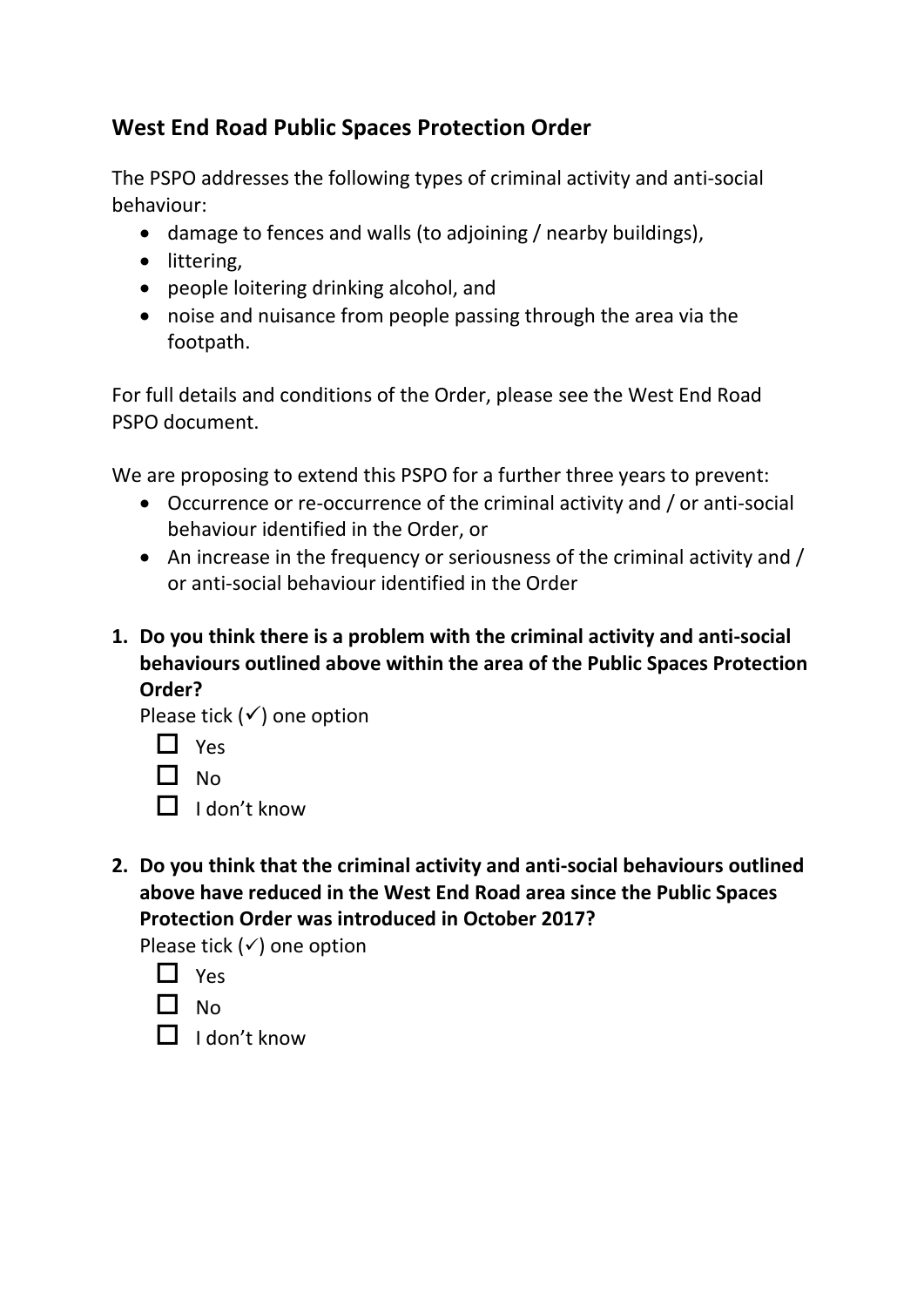**3. Do you think that the West End Road Public Spaces Protection Order should be extended for a further three years?**

Please tick  $(√)$  one option

- $\Box$  No
- $\Box$  I don't know
- **4. Please tell us the reasons for your previous answer:**

**5. If you have any other comments about the West End Road Public Spaces Protection Order, please tell us them here:**

## **About you**

## **6. Which of the following describe you?**

Please tick  $(√)$  all that apply

- $\Box$  I live in the West End Road area, High Wycombe
- $\Box$  I work in the West End Road area, High Wycombe
- $\Box$  I visit the West End Road area, High Wycombe
- $\Box$  I represent or own a business in Bucking hamshire
- $\Box$  I represent a community or voluntary group in Bucking hamshire
- $\square$  I am an elected representative in Buckinghamshire
- $\Box$  I am a member of the High Wycombe Town Committee
- $\Box$  I work for Bucking hamshire Council
- $\Box$  Other (please give details below):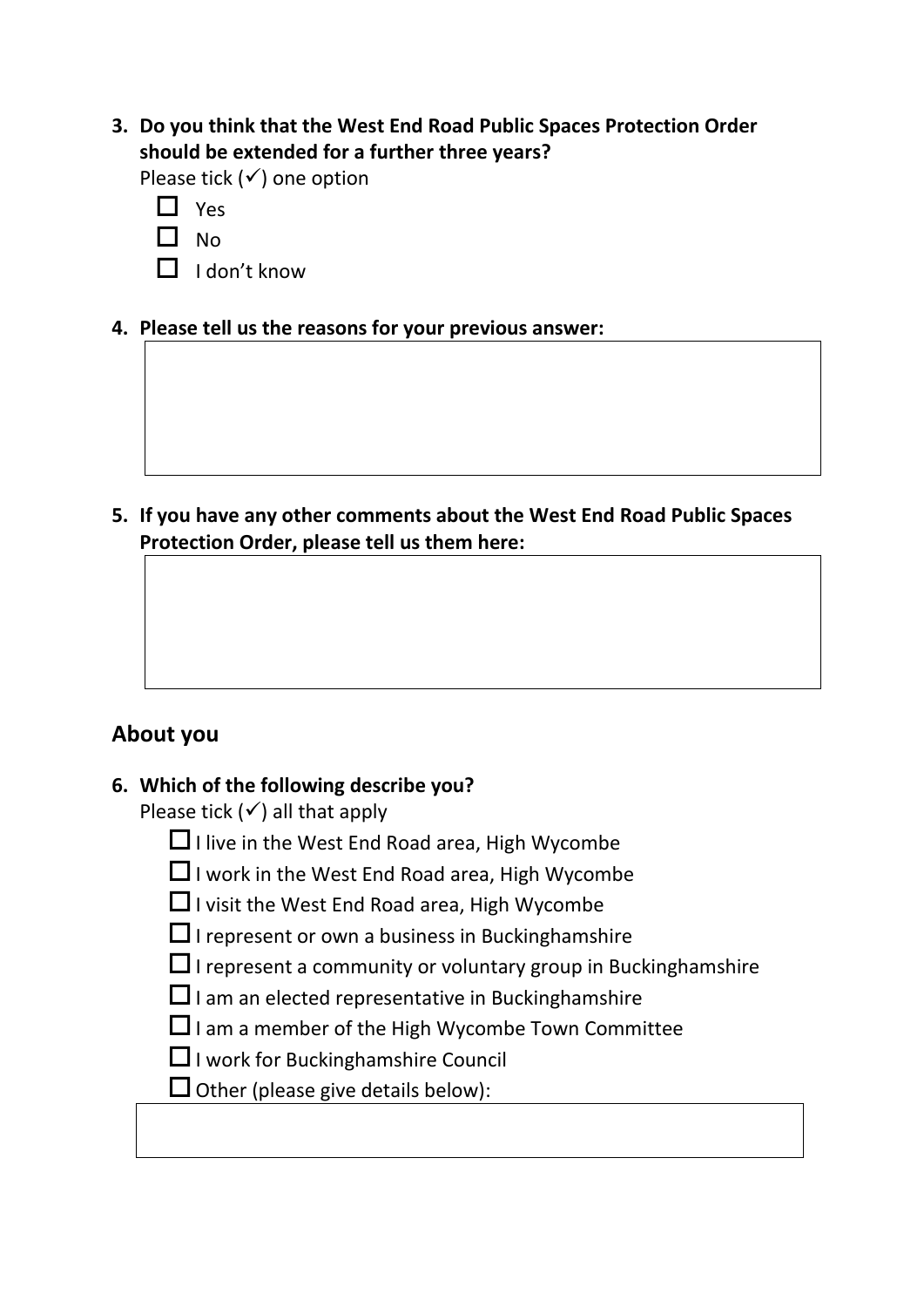### **7. If you are responding on behalf of an organisation (e.g. a business or a voluntary group), please provide the following details:**

Name of organisation:

Your job title:

#### **8. What is your postcode?**

We want to understand the views of people living and working in different areas. You don't have to provide your postcode, but it helps us plan and make considered decisions.

## **9. How did you find out about this consultation?**

Please tick  $($   $\checkmark$ ) all that apply

- $\Box$  Local media (newspaper, radio or TV)
- $\Box$  Social media (Facebook, Twitter)
- Nextdoor
- $\Box$  Buckinghamshire Council website or Your Voice Bucks website
- $\Box$  Word of mouth
- **Local Community Board**
- D Local Councillor
- $\Box$  Local Parish / Town Council
- $\Box$  Other (please give details below):

## **End of the survey**